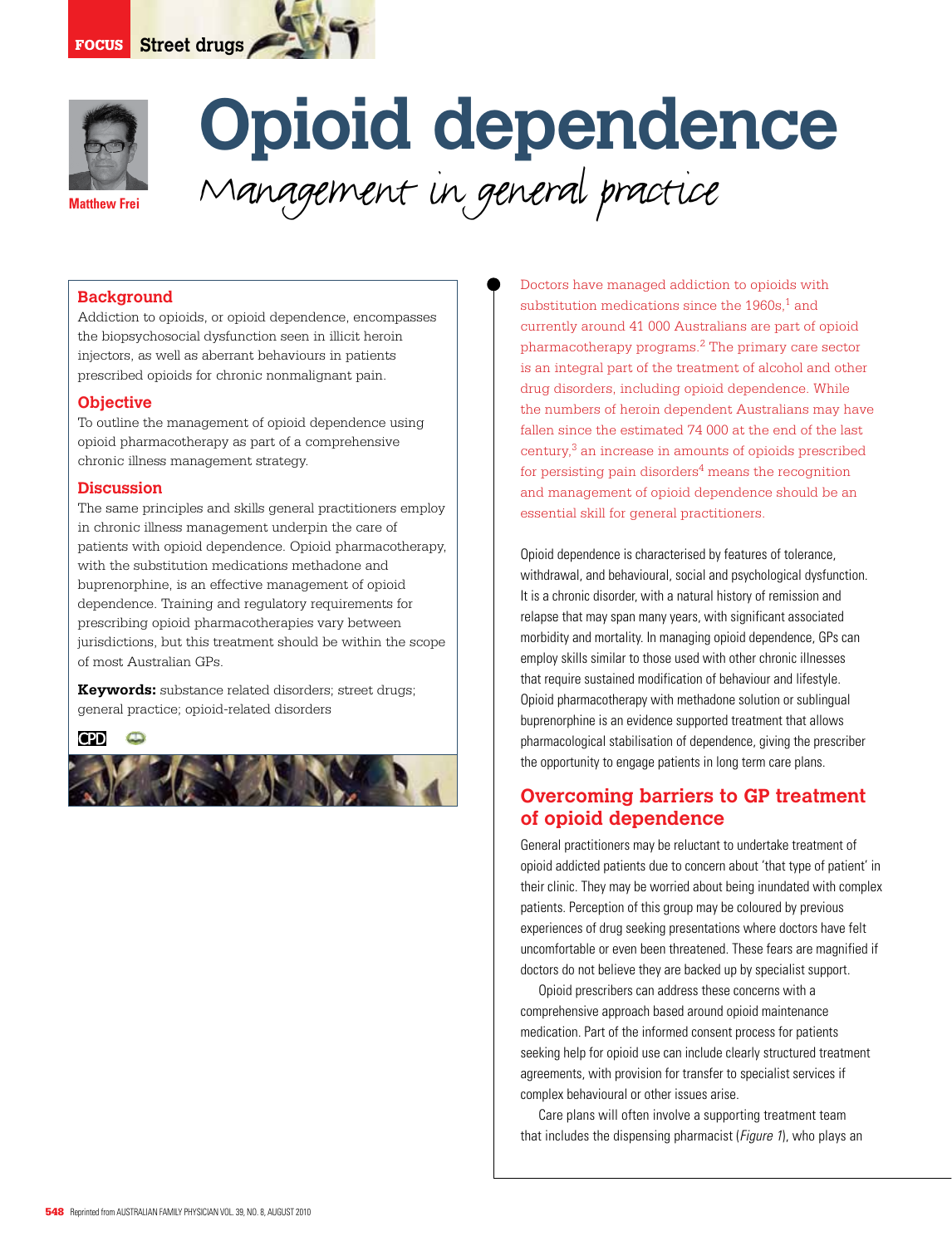



Figure 1. Opioid pharmacotherapies are usually dispensed in a supervised setting, with dosing observed by the dispensing pharmacist

active role in care through supervision of medication and feedback of progress to the prescriber. As with other patients with complex medical problems, difficult patients with opioid addiction may be referred to specialist physicians.

 In most primary care settings, the treatment of a small cohort of opioid dependent patients with opioid pharmacotherapy, along with specialist addiction medicine consultation if required, is feasible. A GP equipped with prescribing tools to respond to a patient's opioid addiction is working in a similar way to managing other commonly encountered chronic conditions such as diabetes, depression or cigarette smoking.

 Most jurisdictions have specific requirements for training in opioid prescribing (Table 1).

# **Approach to opioid use presentations**

Treatment of opioid addiction should be underpinned by a focus on reduction of harm related to drug use including, but not confined to, a goal of abstinence. This approach recognises that patients with substance use problems may present in a range of levels of motivation, some clearly seeking treatment, while others are ambivalent about changing lifestyle and substance use.

Patients may request drugs of dependence, such as benzodiazepines, stating they require them for symptoms of opioid withdrawal. The presentation may involve aberrant behaviour relating to opioids prescribed for pain, such as requests for dose escalations, 'lost scripts' and worsening pain symptoms.<sup>5</sup> Patients may also present for medical treatment of complications of substance use, such as injection related morbidity. Such presentations are an ideal opportunity for GPs to discuss treatment options such as opioid pharmacotherapy.

As with other medical conditions, assessment of patients with opioid addiction is often part of the initiation of patient-doctor

engagement. A guided history and examination of indicators of severity of opioid or other drug dependence, and a determination of the level of willingness to change will assist in clinical decisions about treatments such as opioid pharmacotherapy. Physical signs such as opioid intoxication or withdrawal as well as biochemical testing (such as urine drug screens) may also help with formulating management plans. Figure 2 outlines the response to presentations.

# **What is opioid pharmacotherapy?**

Opioid treatment, with a replacement pharmacotherapy such as methadone solution or high dose sublingual buprenorphine preparations, is associated with reduction in illicit drug use, reduced mortality and improvement in psychosocial functioning.<sup>6–10</sup> Opioid pharmacotherapy medications attenuate withdrawal symptoms and craving, and facilitate engagement of patients in structured, long term treatment, including counselling and management of other health conditions such as blood borne virus infection. Increasing evidence supports the use of opioid replacement pharmacotherapies in the treatment of addiction to pharmaceutical opioids<sup>11</sup> (see *Case study*).

Key issues to discuss with patients considering opioid pharmacotherapy include:

- benefits of treatment and known adverse effects of methadone and buprenorphine
- • cost (in most jurisdictions patients must pay a dispensing fee for opioid pharmacotherapies)
- patient requirements, including behavioural expectations, pharmacy attendance for supervised dosing, and medical reviews.

### Table 1. How to become an opioid pharmacotherapy prescriber

Currently, all Australian jurisdictions have requirements for specific training of medical practitioners before prescribing opioid pharmacotherapy with methadone or buprenorphine. These requirements are integrated into the jurisdictions drugs and poisons regulation frameworks. (It is not clear whether this system will be reviewed with national registration of medical practitioners)

Most states and territories require a half to 1 day training workshop before becoming an approved prescriber. Training is free in all states and territories, and trained doctors may have access to ongoing support including mentoring and update courses. Trained GPs can limit numbers of pharmacotherapy patients to suit their practice and may be able to undertake shared care with specialist addiction medicine services

Medical practitioners should contact their state's health department for up-to-date information on training requirements. Further information may also be obtained from The Royal Australian College of General Practitioners and the Australasian Chapter of Addiction Medicine (part of the Adult Medicine Division of the Royal Australasian College of Physicians)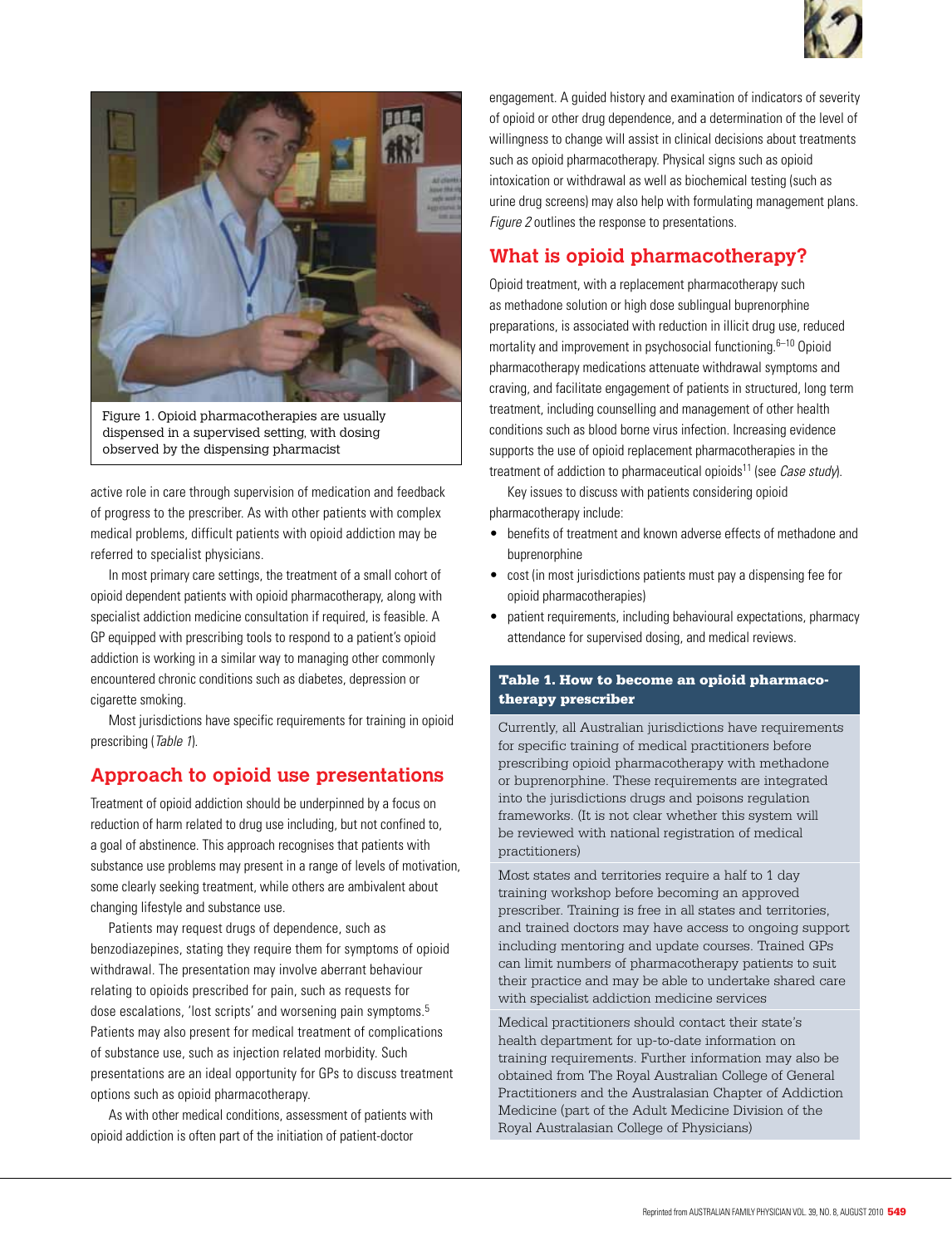# **Methadone and buprenorphine**

Methadone is a potent opioid agonist that is used as an analgesic in tablet form. In treatment of opioid dependence it is given once daily in solution, with doses of  $60-100$  mg generally considered therapeutic<sup>12</sup> (Table 1). Adverse effects of methadone include sedation, sexual dysfunction, sleep disturbance and constipation. As it is metabolised by hepatic CYP enzymes, methadone has several pharmacokinetic drug interactions of significance. Unlike buprenorphine preparations, pregnancy is not a listed contraindication for methadone therapy.



testing; LFTs = liver function tests

High dose sublingual buprenorphine (Subutex®), a partial agonist opioid with a high mu opioid receptor affinity, was approved for use in Australia in 2003 (*Table 2*). Due to concerns about injection misuse of buprenorphine, a combined preparation of buprenorphine naloxone (Suboxone®) is now available. Naloxone is not absorbed significantly sublingually, but may attenuate the euphoric effect of buprenorphine if the tablet is injected, making injection misuse less likely.13 As buprenorphine may precipitate a withdrawal syndrome by displacing opioid agonists from receptor sites, treatment is commenced when

> patients begin to experience withdrawal. One of the useful therapeutic qualities of buprenophine is a 'ceiling' of opioid effects with high doses, and a prolonged duration of effect with dose increases.

Both methadone and buprenorphine are highly effective treatments of opioid dependence, with limited evidence to support the benefit of one over the other based on patient characteristics.14 Furthermore, these agents are currently under the same regulatory framework in most Australian states and territories. Both drugs carry some risk of toxicity when combined with sedatives such as benzodiazepines or alcohol. However, the partial agonist buprenorphine has a better safety profile and is less likely to cause respiratory depression. Choice of agent usually depends on a range of factors, including patient preference.

## **Other treatment options**

Opioid dependent patients may present to GPs with a goal of 'detox', from opioids. Opioid withdrawal should not be considered a standalone treatment for heroin or other opioid dependence, and unlike opioid replacement pharmacotherapy, opioid withdrawal appears to be associated with poorer outcomes, including risk of overdose.15,16 However, many patients are reluctant to commence treatment with methadone or buprenorphine, or there may be practical barriers (such as access to dispensing or financial limitations) to this treatment. Some may have a plan to commence antagonist therapy (see below) and/or undertake a long term residential or outpatient rehabilitation program based on abstinence.

| <b>Table 2. Opioid pharmacotherapies</b>                              |                                                                                                                                     |                                                                                                                                                                                             |
|-----------------------------------------------------------------------|-------------------------------------------------------------------------------------------------------------------------------------|---------------------------------------------------------------------------------------------------------------------------------------------------------------------------------------------|
| Agent                                                                 | Description                                                                                                                         | Dosing                                                                                                                                                                                      |
| Methadone solution (Biodone)<br>Forte <sup>®</sup> , methadone syrup) | Full agonist opioid in 5 mg/mL<br>solution                                                                                          | Once daily dose, titrated up gradually with<br>therapeutic doses usually in the range of<br>$60 - 100$ mg                                                                                   |
| Buprenorphine (Subutex <sup>®</sup> )                                 | Partial agonist opioid as 0.4 mg, 2.0<br>mg and 8.0 mg sublingual tablet                                                            | Once daily; higher doses may be given with<br>duration of effect lasting up to several days,<br>induction to therapeutic dose rapid, usually<br>12-24 mg. Doses up to 32 mg/day may be used |
| Buprenorphine-naloxone<br>$(Suboxone^@)$                              | Partial agonist opioid with naloxone<br>as $2.0 \text{ mg}$ to $0.5 \text{ mg}$ and $8.0 \text{ mg}$ to<br>2.0 mg sublingual tablet |                                                                                                                                                                                             |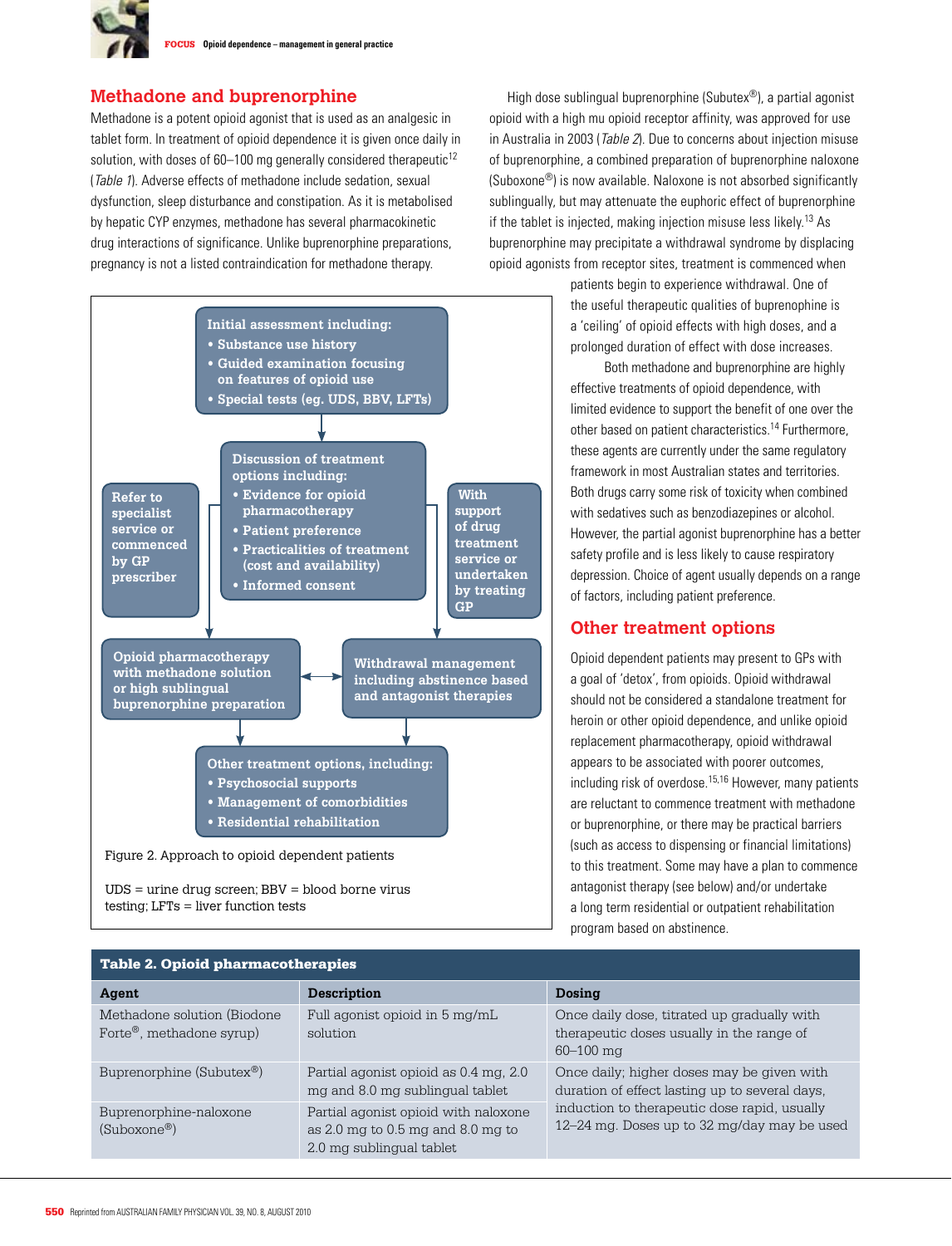

 Opioid withdrawal may be treated by GPs with brief courses of symptomatic medications, such as antiemetics, antidiarrhoeals and benzodiazepines. However, opioid pharmacotherapy prescribers have the option of treating with sublingual buprenorphine dispensed daily under supervision, which is effective in managing withdrawal.17,18 Buprenorphine initiated for opioid withdrawal has the advantage of being able to be continued as long term maintenance therapy in suitable patients.

 In addition to its use as an alcohol pharmacotherapy, oral naltrexone is approved for use in opioid dependence as a non-Pharmaceutical Benefits Scheme item. However, adherence to dosing is often poor and evidence for positive outcomes is limited. Implant naltrexone formulations, currently not licensed by Australia's Therapeutic Goods Administration, may be more effective than oral naltrexone or unassisted treatment.19–21 Until it is licensed in Australia, the use of implant naltrexone should be reserved for clinical research or in specialist settings where other treatments have failed.

# **Case study**

Mandy is an office worker, 32 years of age, who has been attending the clinic for several years. Her past history is unremarkable: a few bouts of back pain requiring some combination codeine analgesia, and insomnia. She presents with backache and discloses that she has been using 48 nonprescription codeine-ibuprofen tablets daily for the last 18 months, in addition to intermittent injection use of oxycodone tablets a friend gave her. This is causing problems with work abstenteeism. She has tried going 'cold turkey' from these medications but only lasts 48 hours. Mandy asks for medication to help her sleep, manage the pain and get off opioids.

Several of the clinic staff are trained to prescribe opioid pharmacotherapy, and after some discussion of methadone and buprenorphine treatment she agrees to 'give it a go'. After seeking some specialist advice about her case, she is commenced on daily supervised dosing of opioid maintenance treatment. Mandy's management plan also includes investigations for symptoms of reflux and referral to a psychologist.

After 12 months of treatment, Mandy has been abstinent from illicit opioids and is doing well at work. She has attended the psychologist and medical reviews and is able to have some unsupervised doses of her opioid pharmacotherapy. She plans to reduce and cease this medication in the future but is currently happy to stay in treatment.

# **Summary of important points**

- Opioid addiction is a relapsing remitting disorder, with similarities to other chronic conditions managed in the general practice setting.
- GPs are likely to see patients with pain conditions who have features of addiction.
- Pharmacotherapy with methadone and buprenorphine is an effective intervention for opioid addiction that encourages long term therapeutic engagement and helps patients stabilise and change damaging lifestyles and behaviours.
- Training in prescribing opioid pharmacotherapy is free and offered across Australian states and territories.
- Involvement in the process of change seen with opioid treatment can be a highly rewarding clinical experience for GPs.

## **Resources**

- The Royal Australian College of General Practitioners Drug and Alcohol Committee: www.racgp.org.au/vic/dac
- • Australasian Chapter of Addiction Medicine: http://racp.edu.au/ page/australasian-chapter-of-addiction-medicine/
- Drug and Alcohol Clinical Advisory Service (DACAS) 24 hour telephone support for clinicians staffed by addiction specialists, covering Victoria, Tasmania and Northern Territory: 1800 812 804
- Directline Victoria, support for patients and clinicians: 1800 888 236
- Australia wide alcohol and drug information and services: www. adin.com.au

#### **Opiate Dependence Treatment Program**

The Australian Government funds the cost of buprenorphine hydrochloride, buprenorphine hydrochloride with naloxone hydrochloride, and methadone hydrochloride supplied as pharmaceutical benefits through clinics and pharmacies approved by state and territory governments.

- VIC Drugs and Poisons Regulation, Department of Health Victoria administers the regulation of permits for opioid pharmacotherapy: www.health.vic.gov.au/dpu
- NSW Mental Health and Drug and Alcohol Office: 02 9391 9000, email nswhealth@doh.health.nsw.gov.au
- ACT ACT Health Chief Pharmacist: 02 6207 3974, http://health. act.gov.au
- SA Drug and Alcohol Services South Australia: www.dassa.sa.gov.au Alcohol & Drug Information Service Clinical Advisory Service: 1300 13 1340
- • WA Drug and Alcohol Office: www.dao.health.wa.gov.au The Clinical Advisory Service is a 24 hour statewide telephone service for doctors or other health professionals: 1800 688 847
- NT Drug and Alcohol Clinical Advisory Service for health and welfare practitioners: 1800 111 092, www.health.nt.gov.au
- $QLD Queensland Health's Alcohol, Tobacco and Other Drugs:$ www.health.qld.gov.au/atod/

 Drugs of Dependence Unit monitors the prescription of methadone and buprenorphine within the Queensland Opioid Treatment Program: 07 3328 9890

• TAS - DHHS Pharmaceutical Services Branch: 03 6233 2064, www. dhhs.tas.gov.au/psbtas/pharmaceutical\_services.

## **Recommended reading**

• Lintzeris N, Clark N, Winstock A, et al. National clinical guidelines and procedures for the use of buprenorphine in the treatment of opioid dependence: abbreviated version 2006. Available at www. health.gov.au/internet/drugstrategy/publishing.nsf/Content/ buprenorphine-guide